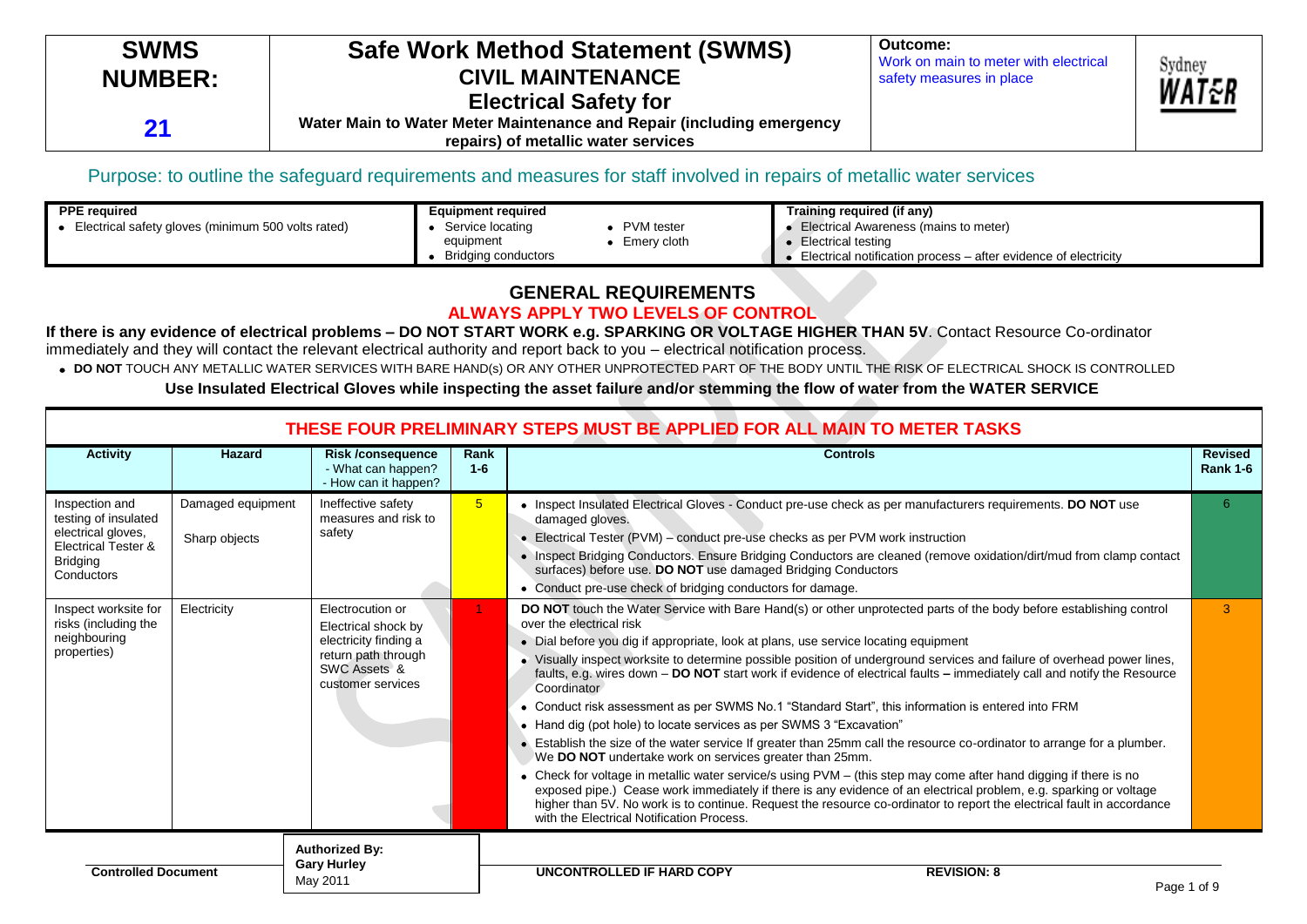| <b>SWMS</b><br><b>NUMBER:</b><br>21    |             | <b>Safe Work Method Statement (SWMS)</b><br><b>CIVIL MAINTENANCE</b><br><b>Electrical Safety for</b><br>Water Main to Water Meter Maintenance and Repair (including emergency<br>repairs) of metallic water services | Outcome:<br>Work on main to meter with electrical<br>safety measures in place | Sydney                                                                                                                                                                               | WAT&R |  |                                   |
|----------------------------------------|-------------|----------------------------------------------------------------------------------------------------------------------------------------------------------------------------------------------------------------------|-------------------------------------------------------------------------------|--------------------------------------------------------------------------------------------------------------------------------------------------------------------------------------|-------|--|-----------------------------------|
| <b>Activity</b>                        | Hazard      | <b>Risk /consequence</b><br>- What can happen?<br>- How can it happen?                                                                                                                                               | Rank<br>$1 - 6$                                                               | <b>Controls</b>                                                                                                                                                                      |       |  | <b>Revised</b><br><b>Rank 1-6</b> |
| Isolate or Manage<br>the flow of water | Electricity | Electrocution or<br>Electric Shock                                                                                                                                                                                   |                                                                               | • Isolation of water services as per SWMS 17 'Maintap to Meter'<br>• Use approved Insulated Electrical Gloves to inspect damage and when stemming the flow of water from the service |       |  |                                   |

notified. Reschedule work if needed.

<sup>2</sup> Give notice to customer – ensure they understand the water will be turned off but some hot water may still flow

Check if water is being used at the time – If water is being used **DO NOT** cut off supply until customer(s) has been

Water

Lack of water supply to the customer

Notify Customer of proposed activity

> **Authorized By: Gary Hurley** May 2011

Engulfment

Burns/scalding Damage to equipment

**Controlled Document UNCONTROLLED IF HARD COPY REVISION: 8** 

4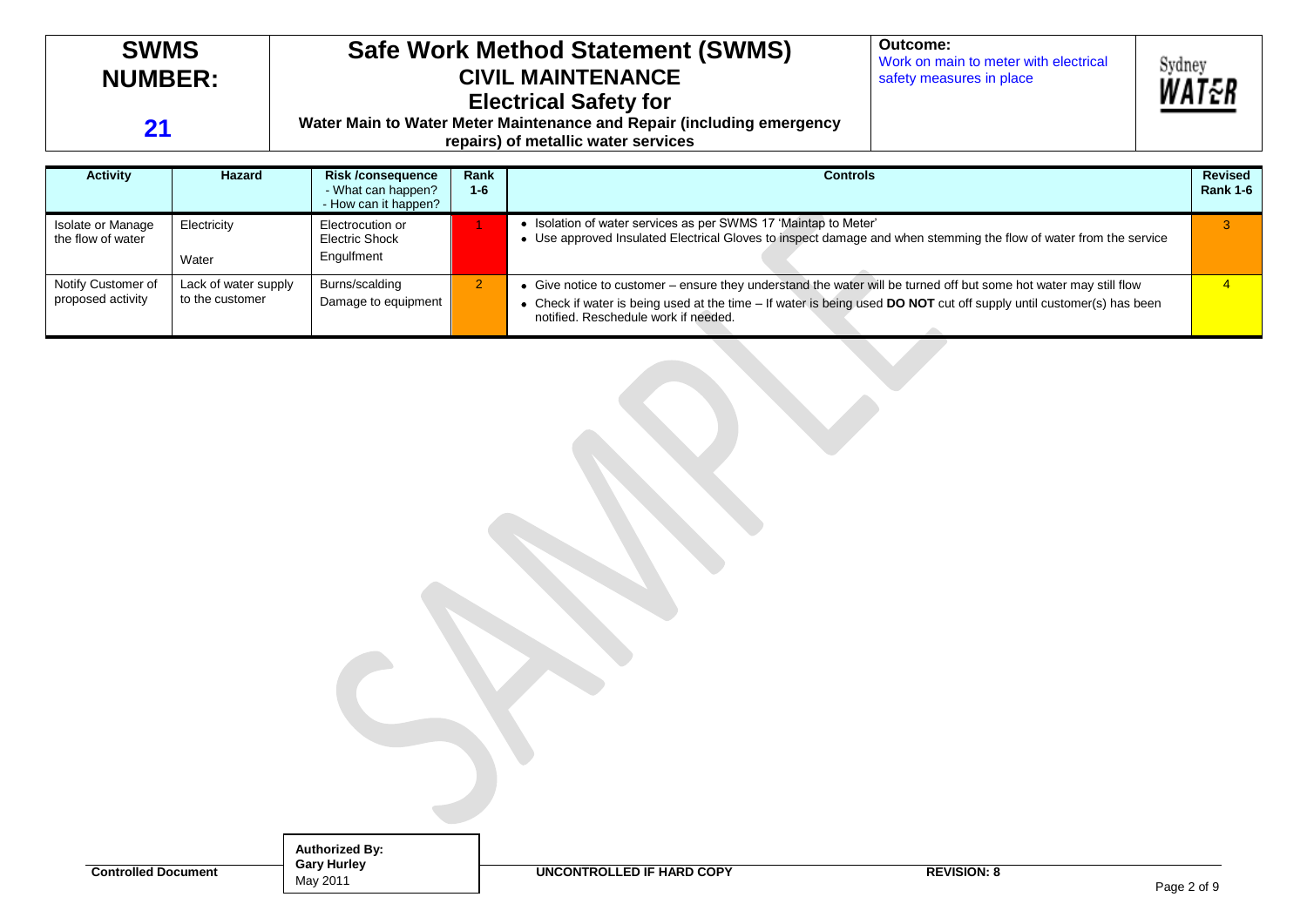| Work on main to meter with electrical<br>Sydney<br><b>CIVIL MAINTENANCE</b><br><b>NUMBER:</b><br>safety measures in place<br><b>Electrical Safety for</b><br>Water Main to Water Meter Maintenance and Repair (including emergency<br>21 | repairs) of metallic water services | <b>SWMS</b> | <b>Safe Work Method Statement (SWMS)</b> | Outcome: | WAT&R |
|------------------------------------------------------------------------------------------------------------------------------------------------------------------------------------------------------------------------------------------|-------------------------------------|-------------|------------------------------------------|----------|-------|
|------------------------------------------------------------------------------------------------------------------------------------------------------------------------------------------------------------------------------------------|-------------------------------------|-------------|------------------------------------------|----------|-------|

|                                                                                                                                                                                                                                                                            |             |                                           |  | <b>APPLY FOUR PRELIMINARY STEPS</b><br><b>INSTALL PVM as per PVM work instruction to monitor voltage</b>                                                                                                                                                                                                                                                                                                                                                                                                                                                                                                                                                                                                                                    |   |  |  |  |
|----------------------------------------------------------------------------------------------------------------------------------------------------------------------------------------------------------------------------------------------------------------------------|-------------|-------------------------------------------|--|---------------------------------------------------------------------------------------------------------------------------------------------------------------------------------------------------------------------------------------------------------------------------------------------------------------------------------------------------------------------------------------------------------------------------------------------------------------------------------------------------------------------------------------------------------------------------------------------------------------------------------------------------------------------------------------------------------------------------------------------|---|--|--|--|
|                                                                                                                                                                                                                                                                            |             |                                           |  | METHOD 1A-Bridge around work area and wear gloves                                                                                                                                                                                                                                                                                                                                                                                                                                                                                                                                                                                                                                                                                           |   |  |  |  |
| GLOVES MUST BE WORN DURING THE ENTIRE JOB (THIS IS THE FIRST LEVEL OF CONTROL)<br>Cease work immediately if there is any evidence of an ELECTRICAL PROBLEM, e.g. SPARKING or VOLTAGE HIGHER than 5V No work is to continue. Contact the resource co-ordinator immediately. |             |                                           |  |                                                                                                                                                                                                                                                                                                                                                                                                                                                                                                                                                                                                                                                                                                                                             |   |  |  |  |
| Attaching bridging<br>conductors around<br>work area                                                                                                                                                                                                                       | Electricity | Electrocution/electric<br>shock           |  | • Whilst wearing Insulated Electrical Gloves clean pipe to bare metal using emery cloth.<br>• Install a bridging conductor around the meter or damaged section of water service to be repaired, as applicable.<br>Attach to water main side of the water service first, then the customer's side of the water service last. Wear gloves.<br>Place a Safety Tag on the conductors at the point of attachment saying DO NOT remove. (THIS IS THE<br><b>SECOND LEVEL OF CONTROL)</b>                                                                                                                                                                                                                                                           | 3 |  |  |  |
| <b>Effect Repairs</b>                                                                                                                                                                                                                                                      | Electricity | Electrocution or<br><b>Electric Shock</b> |  | • Effect repairs as per SWMS 17 'Maintap to Meter'<br>• DO NOT remove the bridging conductors until all work on the service is complete and all joints are restored and<br>watertight                                                                                                                                                                                                                                                                                                                                                                                                                                                                                                                                                       | 3 |  |  |  |
| Re-establish the<br>water service                                                                                                                                                                                                                                          | Electricity | Electrocution or<br><b>Electric Shock</b> |  | • Wear Insulated Electrical Gloves<br>• Check and ensure the section of pipe is a continuous metallic connection before removing bridging conductors.<br>• Remove the Bridging Conductor from the repaired section, disconnect from the customer's side of the water service<br>first, then from the water main side of the water service last.<br>• Check for voltage in metallic water service/s using PVM. Contact the resource co-ordinator immediately if there is any<br>evidence of an electrical problem, e.g. sparking or PVM alarms and voltage higher than 5V. No work is to continue.<br>Request the Supervisor/Resource Co-ordinator to report the electrical fault in accordance with the Electrical<br>Notification Process. | 3 |  |  |  |
|                                                                                                                                                                                                                                                                            |             |                                           |  | <b>CONTACT YOUR FIELD SUPERVISOR IF YOU CANNOT APPLY THE ABOVE METHODS OF ELECTRICAL CONTROL</b><br>SITE SPECIFIC SAFETY PLAN MUST BE DEVELOPED<br>Field Supervisor to arrange electrician to attend site, electrician to monitor for voltage and current. Field Supervisor and electrician to remain on site until completion of repair.                                                                                                                                                                                                                                                                                                                                                                                                   |   |  |  |  |

**Authorized By: Gary Hurley** May 2011

**Controlled Document Gary Hurley Controlled Document COPY REVISION: 8**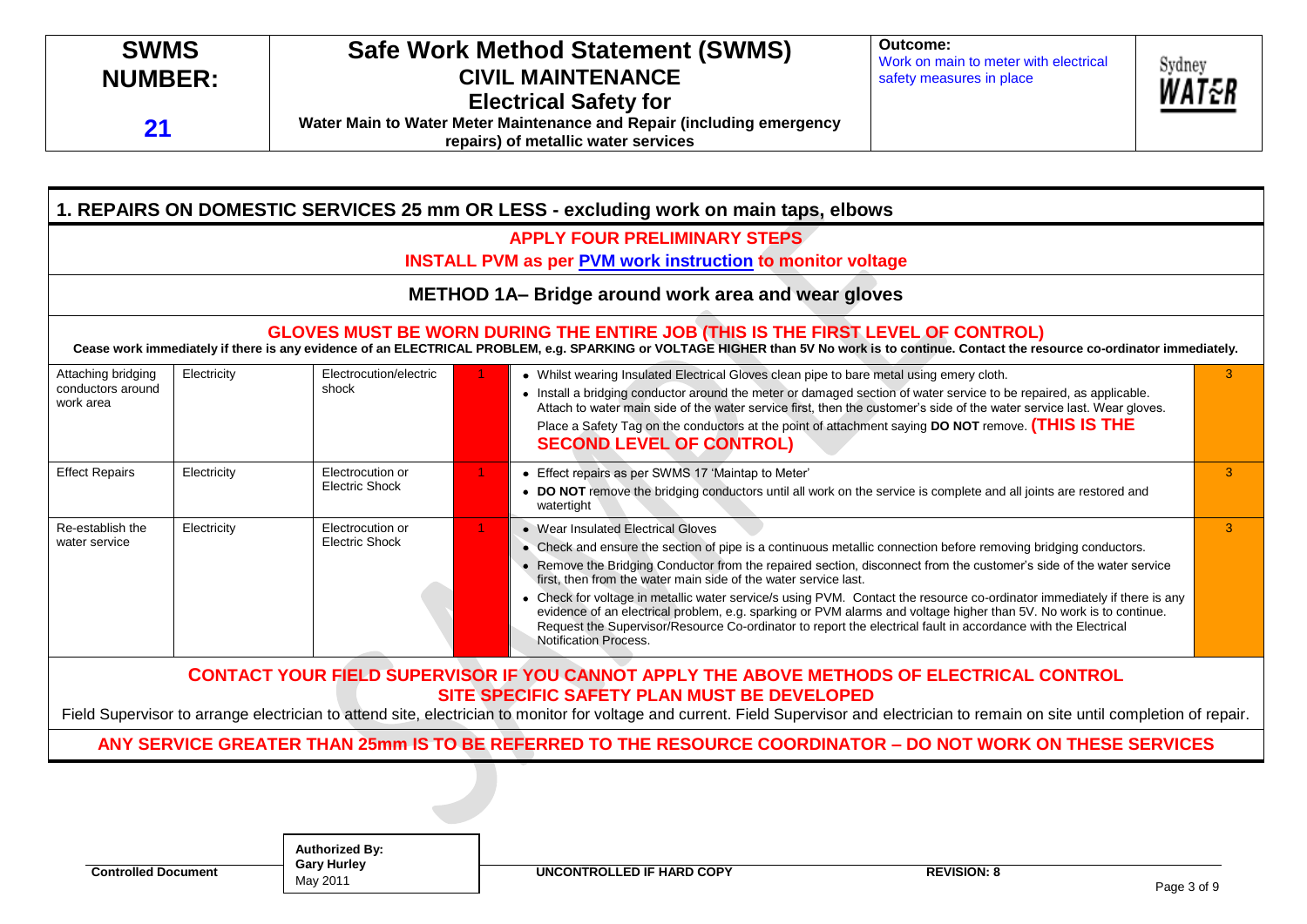| 21                                                   | Outcome:<br><b>SWMS</b><br><b>Safe Work Method Statement (SWMS)</b><br>Work on main to meter with electrical<br>Sydney<br><b>NUMBER:</b><br><b>CIVIL MAINTENANCE</b><br>safety measures in place<br><b>Electrical Safety for</b><br>Water Main to Water Meter Maintenance and Repair (including emergency<br>repairs) of metallic water services |                                                                        |                 |                                                                                                                                                                                                                                                                                                                                                                                                                                                                                                                                                                                                                                                                                                                                                                         |                                                                                                                                                                                                                                         |                |                                   |  |
|------------------------------------------------------|--------------------------------------------------------------------------------------------------------------------------------------------------------------------------------------------------------------------------------------------------------------------------------------------------------------------------------------------------|------------------------------------------------------------------------|-----------------|-------------------------------------------------------------------------------------------------------------------------------------------------------------------------------------------------------------------------------------------------------------------------------------------------------------------------------------------------------------------------------------------------------------------------------------------------------------------------------------------------------------------------------------------------------------------------------------------------------------------------------------------------------------------------------------------------------------------------------------------------------------------------|-----------------------------------------------------------------------------------------------------------------------------------------------------------------------------------------------------------------------------------------|----------------|-----------------------------------|--|
|                                                      |                                                                                                                                                                                                                                                                                                                                                  |                                                                        |                 | 1. REPAIRS ON DOMESTIC SERVICES 25 mm OR LESS - excluding work on main taps, elbows                                                                                                                                                                                                                                                                                                                                                                                                                                                                                                                                                                                                                                                                                     |                                                                                                                                                                                                                                         |                |                                   |  |
|                                                      |                                                                                                                                                                                                                                                                                                                                                  |                                                                        |                 | <b>APPLY FOUR PRELIMINARY STEPS</b><br><b>INSTALL PVM as per PVM work instruction to monitor voltage</b>                                                                                                                                                                                                                                                                                                                                                                                                                                                                                                                                                                                                                                                                |                                                                                                                                                                                                                                         |                |                                   |  |
|                                                      |                                                                                                                                                                                                                                                                                                                                                  |                                                                        |                 | METHOD 1B- Bridge around work area and bridge to neighbouring service using 25 metre bridging conductor                                                                                                                                                                                                                                                                                                                                                                                                                                                                                                                                                                                                                                                                 |                                                                                                                                                                                                                                         |                |                                   |  |
|                                                      |                                                                                                                                                                                                                                                                                                                                                  |                                                                        |                 | GLOVES MUST BE WORN WHILST ESTABLISHING THE TWO LEVELS OF CONTROL (During set-up only)<br>Cease work immediately if there is any evidence of an ELECTRICAL PROBLEM, e.g. SPARKING or VOLTAGE HIGHER than 5V. No work is to continue. Contact the resource co-ordinator immediately.                                                                                                                                                                                                                                                                                                                                                                                                                                                                                     |                                                                                                                                                                                                                                         |                |                                   |  |
| <b>Activity</b>                                      | <b>Hazard</b>                                                                                                                                                                                                                                                                                                                                    | <b>Risk /consequence</b><br>- What can happen?<br>- How can it happen? | Rank<br>$1 - 6$ | <b>Controls</b>                                                                                                                                                                                                                                                                                                                                                                                                                                                                                                                                                                                                                                                                                                                                                         |                                                                                                                                                                                                                                         |                | <b>Revised</b><br><b>Rank 1-6</b> |  |
| Attaching 25m<br>bridging conductors                 | Heavy objects<br>Poor work posture                                                                                                                                                                                                                                                                                                               | Strains & sprains                                                      | 3               | • Use controls as per SWMS 13 'Manual Handling'                                                                                                                                                                                                                                                                                                                                                                                                                                                                                                                                                                                                                                                                                                                         |                                                                                                                                                                                                                                         | $5\phantom{1}$ |                                   |  |
|                                                      | Electricity<br>Spark or flash                                                                                                                                                                                                                                                                                                                    | Electrocution/Electric<br>shock<br>Burns or eye injury                 |                 | • Whilst wearing Insulated Electrical Gloves clean pipe to bare metal using emery cloth<br>• Install a Bridging conductor to the neighbouring property. Attach to neighbouring customer's side of water service first,<br>then to the customer's side of water service to be repaired. Place a Safety Tag on the conductors at the point of<br>attachment saying DO NOT remove. (THIS IS THE FIRST LEVEL OF CONTROL)                                                                                                                                                                                                                                                                                                                                                    |                                                                                                                                                                                                                                         |                | 3                                 |  |
| Attaching bridging<br>conductors around<br>work area | Electricity                                                                                                                                                                                                                                                                                                                                      | Electrocution/electric<br>shock                                        |                 | <b>SECOND LEVEL OF CONTROL)</b>                                                                                                                                                                                                                                                                                                                                                                                                                                                                                                                                                                                                                                                                                                                                         | • Install a bridging conductor around the meter or damaged section of water service to be repaired, as applicable.<br>Attach to water main side of the water service first, then the customer's side of the water service. (THIS IS THE |                |                                   |  |
| <b>Effect repairs</b>                                | Electricity                                                                                                                                                                                                                                                                                                                                      | Electrocution or<br><b>Electric Shock</b>                              |                 | • Effect repairs as per SWMS 17 'Maintap to Meter'<br>• DO NOT remove the bridging conductors until all work on the service is complete and all joints are restored and<br>watertight                                                                                                                                                                                                                                                                                                                                                                                                                                                                                                                                                                                   |                                                                                                                                                                                                                                         |                | 3                                 |  |
| Re-establish the<br>water service                    | Electricity                                                                                                                                                                                                                                                                                                                                      | Electrocution or<br><b>Electric Shock</b>                              | $\mathbf{1}$    | • Wear Insulated Electrical Gloves<br>• Check and ensure the section of pipe is a continuous metallic connection before removing the bridging conductors<br>• Remove the bridging conductor from the repaired section, disconnect from the customers side of the water service<br>first, then from the water main side of the service last. Remove 25m bridging conductor, customer side first.<br>Check for voltage in metallic water service/s using PVM. Contact the resource co-ordinator immediately if there is any<br>evidence of an electrical problem, e.g. sparking or voltage higher than 5V. No work is to continue. Request the<br>Supervisor/Resource Co-ordinator to report the electrical fault in accordance with the Electrical Notification Process. |                                                                                                                                                                                                                                         |                | 3                                 |  |
|                                                      |                                                                                                                                                                                                                                                                                                                                                  |                                                                        |                 | CONTACT YOUR FIELD SUPERVISOR IF YOU CANNOT APPLY THE ABOVE METHODS OF ELECTRICAL CONTROL<br>SITE SPECIFIC SAFETY PLAN MUST BE DEVELOPED                                                                                                                                                                                                                                                                                                                                                                                                                                                                                                                                                                                                                                |                                                                                                                                                                                                                                         |                |                                   |  |
|                                                      |                                                                                                                                                                                                                                                                                                                                                  |                                                                        |                 | Field Supervisor to arrange electrician to attend site, electrician to monitor for voltage and current. Field Supervisor and electrician to remain on site until completion of repair.                                                                                                                                                                                                                                                                                                                                                                                                                                                                                                                                                                                  |                                                                                                                                                                                                                                         |                |                                   |  |
|                                                      |                                                                                                                                                                                                                                                                                                                                                  |                                                                        |                 | ANY SERVICE GREATER THAN 25mm IS TO BE REFERRED TO THE RESOURCE COORDINATOR - DO NOT WORK ON THESE SERVICES                                                                                                                                                                                                                                                                                                                                                                                                                                                                                                                                                                                                                                                             |                                                                                                                                                                                                                                         |                |                                   |  |
|                                                      |                                                                                                                                                                                                                                                                                                                                                  | Authorized By:                                                         |                 |                                                                                                                                                                                                                                                                                                                                                                                                                                                                                                                                                                                                                                                                                                                                                                         |                                                                                                                                                                                                                                         |                |                                   |  |

**Authorized By: Gary Hurley** May 2011

**Controlled Document Cary Hurley Controlled Document UNCONTROLLED IF HARD COPY REVISION: 8**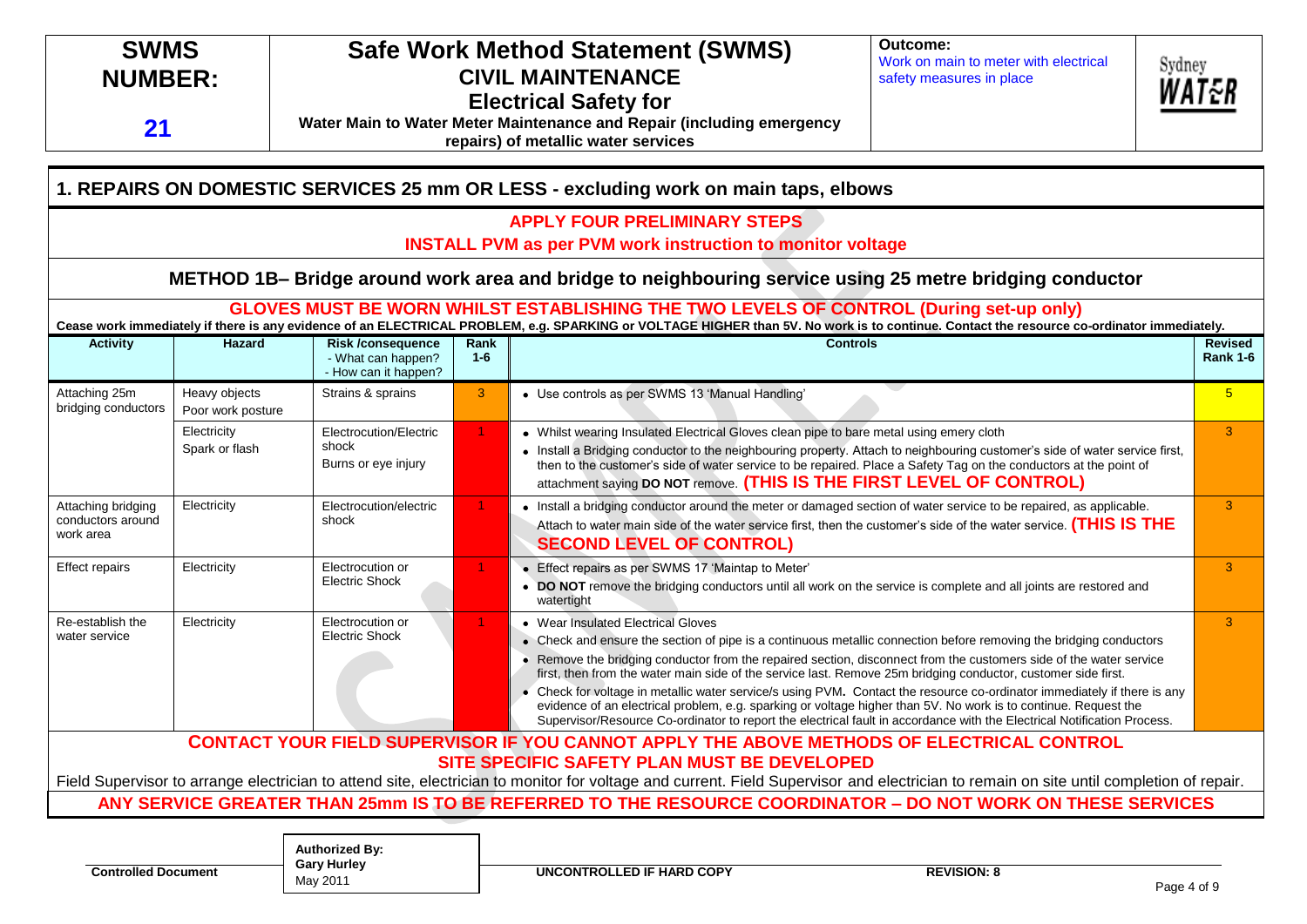# **SWMS NUMBER:**

**21**

# **Safe Work Method Statement (SWMS) CIVIL MAINTENANCE Electrical Safety for**

**Water Main to Water Meter Maintenance and Repair (including emergency repairs) of metallic water services** 

**Outcome:** Work on main to meter with electrical safety measures in place



**2. WATER METER ASSEMBLY MAINTENANCE ACTIVITIES ON METALLIC WATER SERVICES APPLY FOUR PRELIMINARY STEPS**

**INSTALL PVM as per PVM work instruction to monitor voltage**

**METHOD 2A - Bridge around work area and wear gloves** 

### **GLOVES MUST BE WORN FOR ENTIRE JOB (THIS IS THE FIRST LEVEL OF CONTROL)**

**Conduct Pre-work - expose pipes if necessary, test for electricity – see test procedure**

**Cease work immediately if there is any evidence of an ELECTRICAL PROBLEM, e.g. SPARKING or VOLTAGE HIGHER than 5V. No work is to continue. Contact the resource co-ordinator immediately.**

| <b>Activity</b>                                      | <b>Hazard</b> | <b>Risk/consequence</b><br>- What can happen?<br>- How can it happen? | Rank<br>$1-6$ | <b>Controls</b>                                                                                                                                                                                                                                                                                                                                                                                                                                                                                                                                                                                                                                                                                                  | <b>Revised</b><br><b>Rank 1-6</b> |
|------------------------------------------------------|---------------|-----------------------------------------------------------------------|---------------|------------------------------------------------------------------------------------------------------------------------------------------------------------------------------------------------------------------------------------------------------------------------------------------------------------------------------------------------------------------------------------------------------------------------------------------------------------------------------------------------------------------------------------------------------------------------------------------------------------------------------------------------------------------------------------------------------------------|-----------------------------------|
| Attaching bridging<br>conductors around<br>work area | Electricity   | Electrocution/electric<br>shock                                       |               | • Whilst wearing Insulated Electrical Gloves clean pipe to bare metal using emery cloth.<br>Install a bridging conductor around the meter of the water service to be replaced/repaired. Attach to water main side<br>of the water service first, then the customer's side of the water service last. . Place a Safety Tag on the conductors at<br>the point of attachment saying DO NOT remove. (THIS IS THE SECOND LEVEL OF CONTROL)                                                                                                                                                                                                                                                                            | 3                                 |
| <b>Effect Repairs</b>                                | Electricity   | Electrocution or<br><b>Electric Shock</b>                             |               | Effect repairs as per SWMS 17 'Maintap to Meter'<br>DO NOT remove the bridging conductors until all work on the service is complete and all joints are restored and<br>watertight                                                                                                                                                                                                                                                                                                                                                                                                                                                                                                                                | З                                 |
| Re-establish the<br>water service                    | Electricity   | Electrocution or<br><b>Electric Shock</b>                             |               | • Wear Insulated Electrical Gloves<br>• Check and ensure the water service is a continuous metallic connection before removing bridging conductors.<br>Remove the Bridging Conductor from the repaired section, disconnect from the customer's side of the water service<br>first, then from the water main side of the water service.<br>• Check for voltage in metallic water service/s using PVM. Contact the resource co-ordinator immediately if there is any<br>evidence of an electrical problem, e.g. sparking or voltage higher than 5V. No work is to continue. Request the<br>Supervisor/Resource Co-ordinator to report the electrical fault in accordance with the Electrical Notification Process. | 3                                 |
|                                                      |               |                                                                       |               | CONTACT YOUR FIELD SUPERVISOR IF YOU CANNOT APPLY THE ABOVE METHODS OF ELECTRICAL CONTROL<br>SITE SPECIFIC SAFETY PLAN MUST BE DEVELOPED<br>Field Supervisor to arrange electrician to attend site, electrician to monitor for voltage and current. Field Supervisor and electrician to remain on site until completion of repair.                                                                                                                                                                                                                                                                                                                                                                               |                                   |

## **ANY SERVICE GREATER THAN 25mm IS TO BE REFERRED TO THE RESOURCE COORDINATOR – DO NOT WORK ON THESE SERVICES**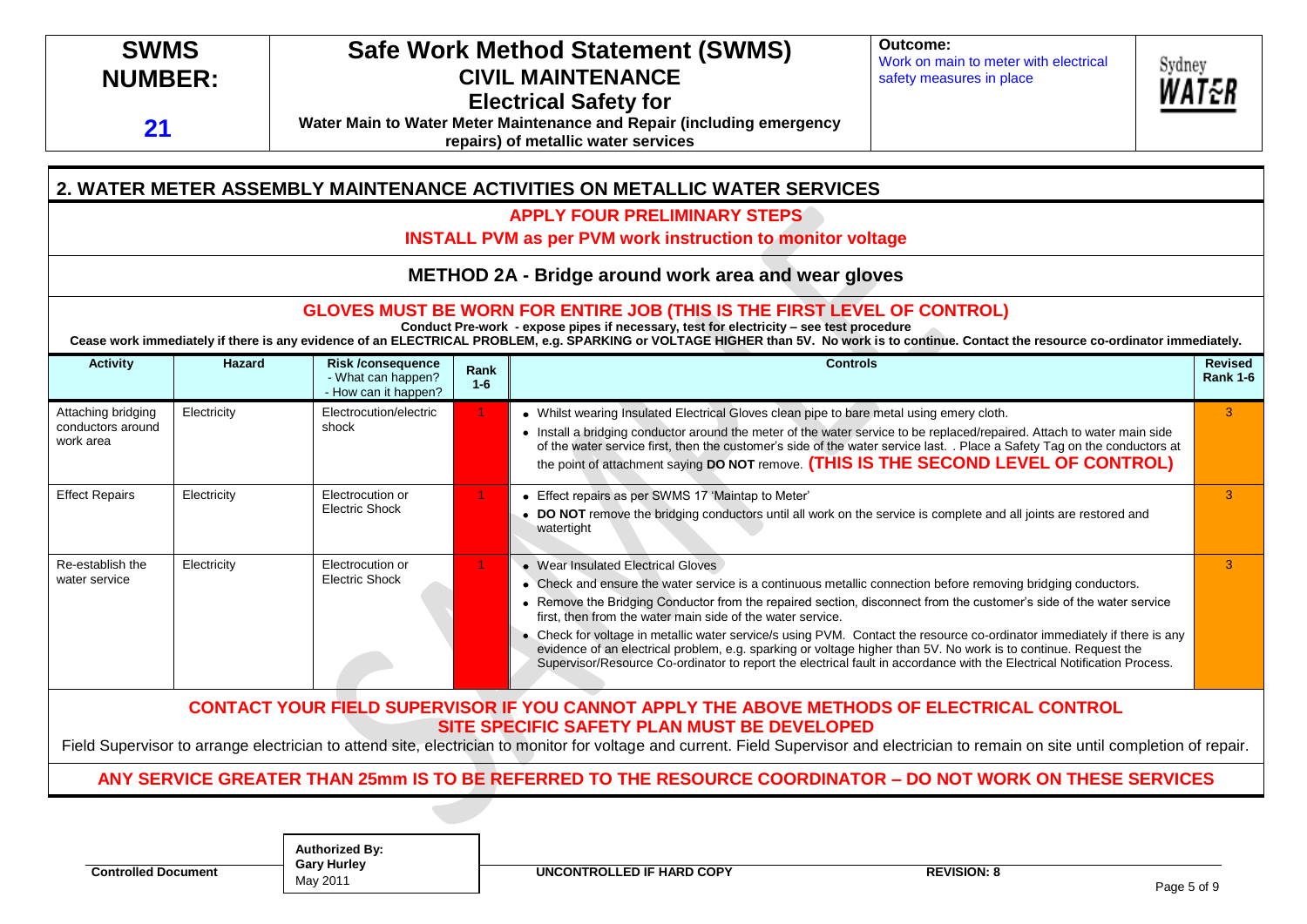# **SWMS NUMBER:**

**21**

# **Safe Work Method Statement (SWMS) CIVIL MAINTENANCE Electrical Safety for**

**Water Main to Water Meter Maintenance and Repair (including emergency repairs) of metallic water services** 

**Outcome:** Work on main to meter with electrical safety measures in place



**2. WATER METER ASSEMBLY MAINTENANCE ACTIVITIES ON METALLIC WATER SERVICES**

**APPLY FOUR PRELIMINARY STEPS**

**INSTALL PVM as per PVM work instruction to monitor voltage**

**METHOD 2B – Bridge around work area and bridge to neighbouring service using 25 metre bridging conductor**

**GLOVES MUST BE WORN FOR ENTIRE JOB (THIS IS THE FIRST LEVEL OF CONTROL)**

**Conduct Pre-work - expose pipes if necessary, test for electricity – see test procedure**

**Cease work immediately if there is any evidence of an ELECTRICAL PROBLEM, e.g. SPARKING or VOLTAGE HIGHER than 5V. No work is to continue. Contact the resource co-ordinator immediately.**

| <b>Activity</b>                                      | Hazard                             | <b>Risk /consequence</b><br>- What can happen?<br>- How can it happen? | Rank<br>$1 - 6$ | <b>Controls</b>                                                                                                                                                                                                                                                                                                                                                                                                                                                                                                                                                                                                                                                                                                         | <b>Revised</b><br><b>Rank 1-6</b> |
|------------------------------------------------------|------------------------------------|------------------------------------------------------------------------|-----------------|-------------------------------------------------------------------------------------------------------------------------------------------------------------------------------------------------------------------------------------------------------------------------------------------------------------------------------------------------------------------------------------------------------------------------------------------------------------------------------------------------------------------------------------------------------------------------------------------------------------------------------------------------------------------------------------------------------------------------|-----------------------------------|
| Attaching 25m<br>bridging conductors                 | Heavy objects<br>Poor work posture | Strains & sprains                                                      | 3               | • Use controls in SWMS 13 "Manual Handling"                                                                                                                                                                                                                                                                                                                                                                                                                                                                                                                                                                                                                                                                             | $5\overline{)}$                   |
|                                                      | Electricity<br>Spark or flash      | Electrocution/Electric<br>shock<br>Burns or eye injury                 |                 | • Whilst wearing Insulated Electrical Gloves clean pipe to bare metal using emery cloth<br>• Install a bridging conductor to the neighbouring property; attach to neighbouring customer's side of water service first,<br>then the customer's side of water service to be repaired. Place a Safety Tag on the conductors at the point of<br>attachment saying DO NOT REMOVE. (THIS IS THE SECOND LEVEL OF CONTROL)                                                                                                                                                                                                                                                                                                      | 3                                 |
| Attaching bridging<br>conductors around<br>work area | Electricity                        | Electrocution/electric<br>shock                                        |                 | • Whilst wearing Insulated Electrical Gloves clean pipe to bare metal using emery cloth.<br>. Install a bridging conductor around the meter of water service to be repaired. Attach to water main side of the water<br>service first, then the customer's side of the water service. (THIS IS THE SECOND LEVEL OF<br><b>CONTROL</b>                                                                                                                                                                                                                                                                                                                                                                                     | 3                                 |
| <b>Effect repairs</b>                                | Electricity                        | Electrocution or<br><b>Electric Shock</b>                              |                 | Effect repairs as per SWMS 17 'Maintap to Meter'<br>• DO NOT remove the bridging conductors until all work on the service is complete and all joints are restored and<br>watertight                                                                                                                                                                                                                                                                                                                                                                                                                                                                                                                                     | 3                                 |
| Re-establish the<br>water service                    | Electricity                        | Electrocution or<br><b>Electric Shock</b>                              |                 | • Whilst wearing Insulated Electrical Gloves, check and ensure the water service is a continuous metallic connection<br>before removing bridging conductors.<br>Remove the bridging conductor from the repaired section, disconnect from the customer's side of the water service<br>first, then from the water main side of the water service.<br>Check for voltage in metallic water service/s using PVM. Contact the resource co-ordinator immediately if there is any<br>evidence of an electrical problem, e.g. sparking or voltage higher than 5V. No work is to continue. Request the<br>Supervisor/Resource Co-ordinator to report the electrical fault in accordance with the Electrical Notification Process. | 3                                 |
|                                                      |                                    |                                                                        |                 | <b>CONTACT YOUR FIELD SUPERVISOR IF YOU CANNOT APPLY THE ABOVE METHODS OF ELECTRICAL CONTROL</b><br>SITE SPECIFIC SAFETY PLAN MUST BE DEVELOPED                                                                                                                                                                                                                                                                                                                                                                                                                                                                                                                                                                         |                                   |
|                                                      |                                    |                                                                        |                 | Field Supervisor to arrange electrician to attend site, electrician to monitor for voltage and current. Field Supervisor and electrician to remain on site until completion of repair.                                                                                                                                                                                                                                                                                                                                                                                                                                                                                                                                  |                                   |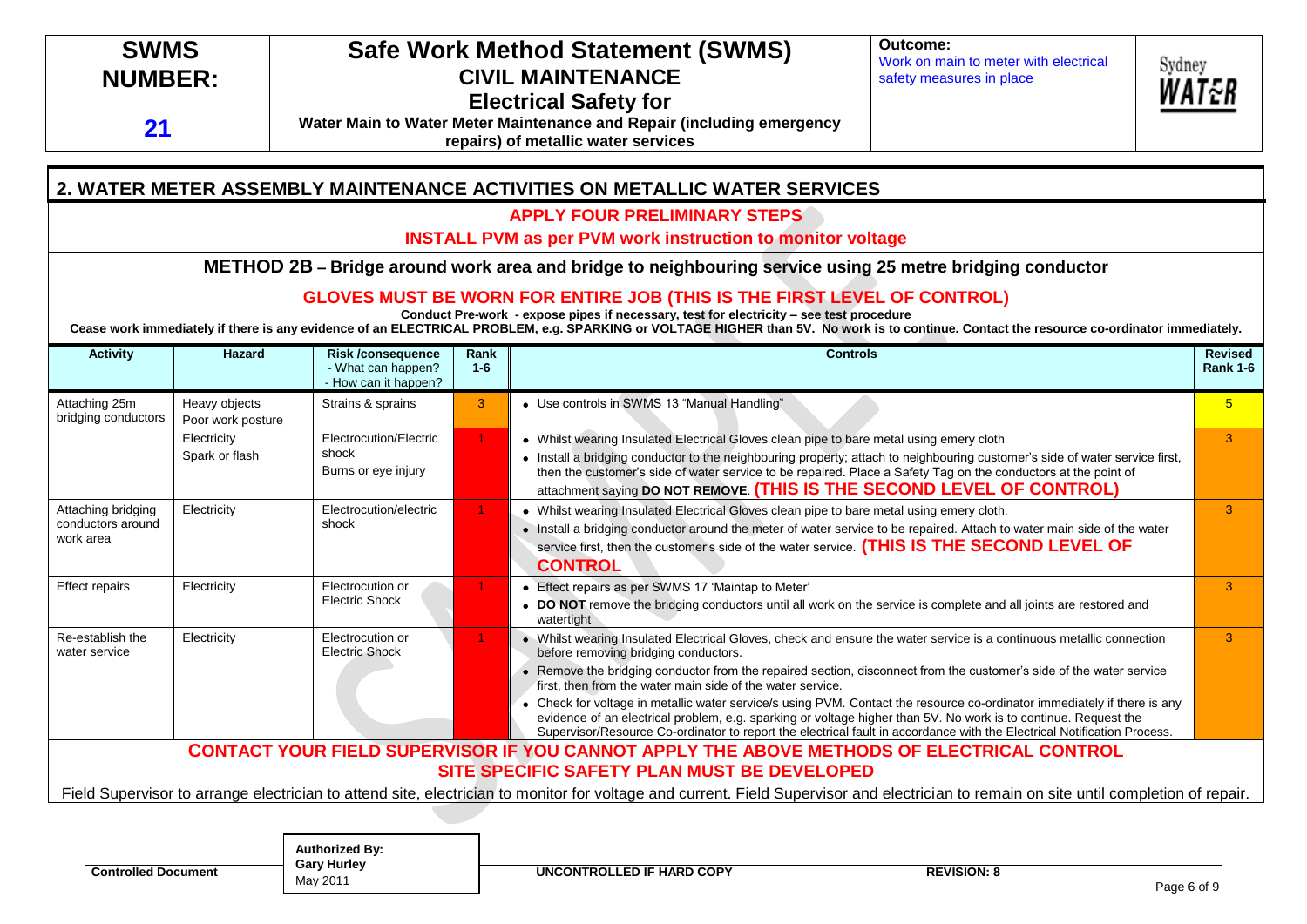| <b>SWMS</b><br><b>NUMBER:</b><br>21                                              |                                    | Outcome:<br><b>Safe Work Method Statement (SWMS)</b><br>Work on main to meter with electrical<br>Sydney<br><b>CIVIL MAINTENANCE</b><br>safety measures in place<br><b>Electrical Safety for</b><br>Water Main to Water Meter Maintenance and Repair (including emergency<br>repairs) of metallic water services |                 |                                                                                                                                                                                                                                                                                                                                                                                                                                                                                                                                                                                                                                                                              |                    |  |                                   |
|----------------------------------------------------------------------------------|------------------------------------|-----------------------------------------------------------------------------------------------------------------------------------------------------------------------------------------------------------------------------------------------------------------------------------------------------------------|-----------------|------------------------------------------------------------------------------------------------------------------------------------------------------------------------------------------------------------------------------------------------------------------------------------------------------------------------------------------------------------------------------------------------------------------------------------------------------------------------------------------------------------------------------------------------------------------------------------------------------------------------------------------------------------------------------|--------------------|--|-----------------------------------|
|                                                                                  |                                    |                                                                                                                                                                                                                                                                                                                 |                 | ANY SERVICE GREATER THAN 25mm IS TO BE REFERRED TO THE RESOURCE COORDINATOR - DO NOT WORK ON THESE SERVICES                                                                                                                                                                                                                                                                                                                                                                                                                                                                                                                                                                  |                    |  |                                   |
|                                                                                  |                                    |                                                                                                                                                                                                                                                                                                                 |                 | 3. MAINTAP REPLACEMENT or REPAIR OF MAINTAP OR ELBOW - Main tap out, elbow repair                                                                                                                                                                                                                                                                                                                                                                                                                                                                                                                                                                                            |                    |  |                                   |
|                                                                                  |                                    |                                                                                                                                                                                                                                                                                                                 |                 | <b>APPLY FOUR PRELIMINARY STEPS</b><br><b>INSTALL PVM as per PVM work instruction to monitor voltage</b>                                                                                                                                                                                                                                                                                                                                                                                                                                                                                                                                                                     |                    |  |                                   |
|                                                                                  |                                    |                                                                                                                                                                                                                                                                                                                 |                 | METHOD 3A - bridging around work area using bridging saddle on water main and gloves                                                                                                                                                                                                                                                                                                                                                                                                                                                                                                                                                                                         |                    |  |                                   |
|                                                                                  |                                    |                                                                                                                                                                                                                                                                                                                 |                 | <b>GLOVES MUST BE WORN FOR ENTIRE JOB (THIS IS THE FIRST LEVEL OF CONTROL)</b><br>Conduct Pre-work - expose pipes if necessary, test for electricity - see test procedure<br>Cease work immediately if there is any evidence of an ELECTRICAL PROBLEM, e.g. SPARKING or VOLTAGE HIGHER than 5V. No work is to continue. Contact the resource co-ordinator immediately.                                                                                                                                                                                                                                                                                                       |                    |  |                                   |
| <b>Activity</b>                                                                  | <b>Hazard</b>                      | <b>Risk /consequence</b><br>- What can happen?<br>- How can it happen?                                                                                                                                                                                                                                          | Rank<br>$1 - 6$ | <b>Controls</b>                                                                                                                                                                                                                                                                                                                                                                                                                                                                                                                                                                                                                                                              |                    |  | <b>Revised</b><br><b>Rank 1-6</b> |
| Installation of<br>bridging saddle on<br>water main                              | Electricity                        | Electrocution/electric<br>shock                                                                                                                                                                                                                                                                                 | 1.              | • Excavate to expose water main and main tap to enable test for electricity<br>• Whilst keeping clear of the pipes, clean water main of excessive dirt/mud<br>• Install bridging saddle on water main using gang nail plate between top of pipe and bridging saddle.<br>• Tighten bridging saddle.                                                                                                                                                                                                                                                                                                                                                                           |                    |  | $\mathbf{3}$                      |
|                                                                                  | Heavy objects<br>Poor work posture | Strains & sprains                                                                                                                                                                                                                                                                                               | 3 <sup>°</sup>  | • Use controls as per SWMS 13 'Manual Handling'                                                                                                                                                                                                                                                                                                                                                                                                                                                                                                                                                                                                                              |                    |  | 5 <sup>5</sup>                    |
| Install bridging<br>conductor between<br>bridging saddle and<br>customer service | Electricity                        | Electrocution/electric<br>shock                                                                                                                                                                                                                                                                                 |                 | • Whilst wearing Insulated Electrical Gloves clean both attachment points to bare metal using emery cloth (bridging<br>saddle & customer service).<br>· Install bridging conductor on bridging saddle first, then customer water service. Thus bridging is established around<br>the work area (main tap). (THIS IS THE SECOND LEVEL OF CONTROL)                                                                                                                                                                                                                                                                                                                             |                    |  | $\mathbf{3}$                      |
| <b>Effect repairs</b>                                                            | Electricity                        | Electrocution or<br><b>Electric Shock</b>                                                                                                                                                                                                                                                                       |                 | • Effect repairs as per SWMS 17 'Maintap to Meter'<br>• DO NOT remove the bridging conductors until all work on the service is complete and all joints are restored and<br>watertight                                                                                                                                                                                                                                                                                                                                                                                                                                                                                        |                    |  | 3                                 |
| Re-establish the<br>water service                                                | Electricity                        | Electrocution or<br><b>Electric Shock</b>                                                                                                                                                                                                                                                                       | 1.              | Check and ensure the section of pipe is a continuous metallic connection before removing bridging conductors.<br>Remove the bridging conductor from the repaired section, disconnect from the customers side of the water service<br>$\bullet$<br>first, then from the water main side of the water service<br>• Check for voltage in metallic water service/s using PVM. Contact the resource co-ordinator immediately if there is any<br>evidence of an electrical problem, e.g. sparking or voltage higher than 5V. No work is to continue. Request the<br>Supervisor/Resource Co-ordinator to report the electrical fault in accordance with the Electrical Notification |                    |  | $\overline{3}$                    |
|                                                                                  |                                    |                                                                                                                                                                                                                                                                                                                 |                 | <b>CONTACT YOUR FIELD SUPERVISOR IF YOU CANNOT APPLY THE ABOVE METHODS OF ELECTRICAL CONTROL</b><br>SITE SPECIFIC SAFETY PLAN MUST BE DEVELOPED<br>Field Supervisor to arrange electrician to attend site, electrician to monitor for voltage and current. Field Supervisor and electrician to remain on site until completion of repair.                                                                                                                                                                                                                                                                                                                                    |                    |  |                                   |
| <b>Controlled Document</b>                                                       |                                    | <b>Authorized By:</b><br><b>Gary Hurley</b>                                                                                                                                                                                                                                                                     |                 | <b>UNCONTROLLED IF HARD COPY</b>                                                                                                                                                                                                                                                                                                                                                                                                                                                                                                                                                                                                                                             | <b>REVISION: 8</b> |  |                                   |

**Gary Hurley** May 2011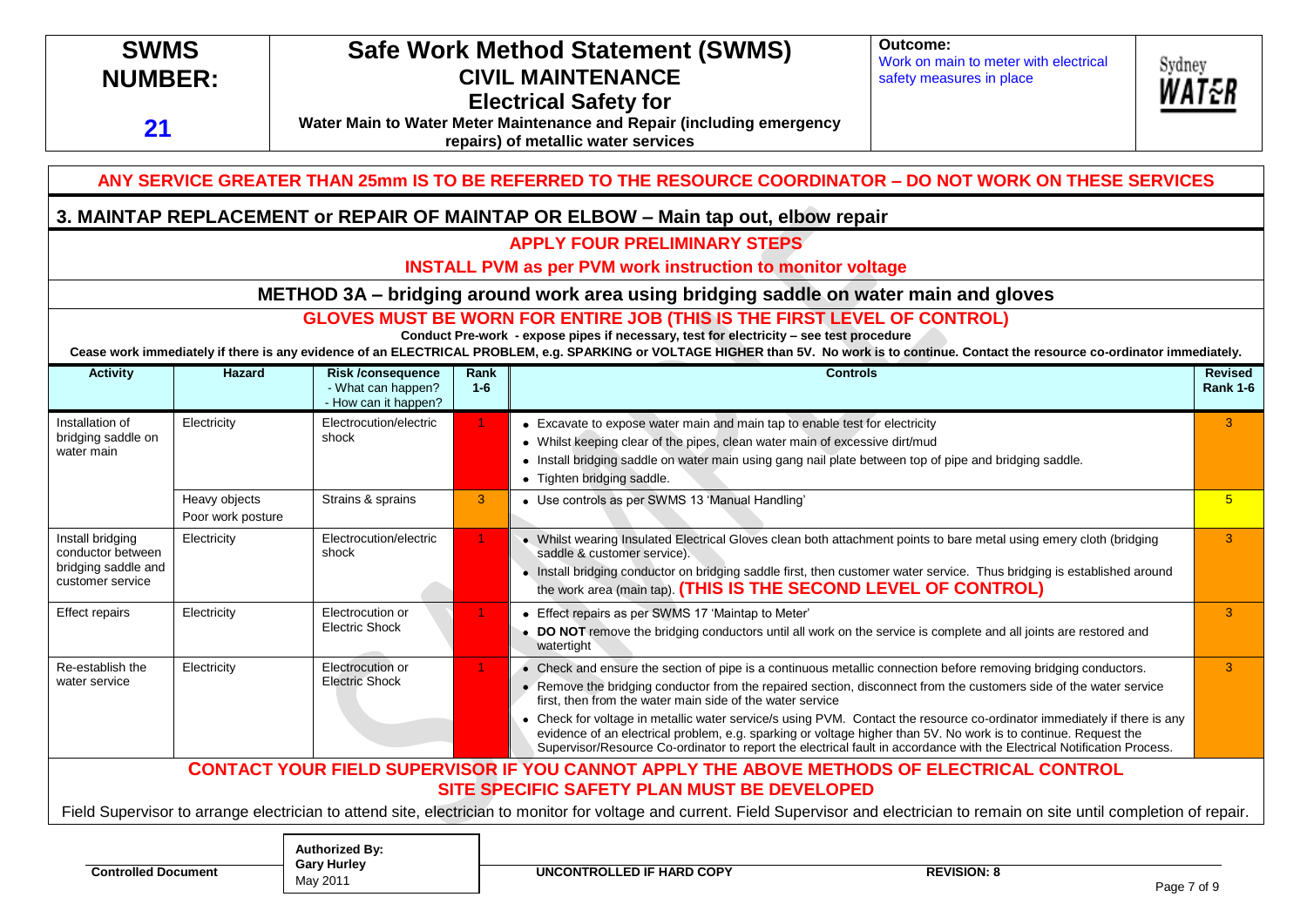#### **Outcome: SWMS Safe Work Method Statement (SWMS)** Work on main to meter with electrical Sydney **NUMBER: CIVIL MAINTENANCE** safety measures in place **Electrical Safety for Water Main to Water Meter Maintenance and Repair (including emergency 21 repairs) of metallic water services**

### **ANY SERVICE GREATER THAN 25mm IS TO BE REFERRED TO THE RESOURCE COORDINATOR – DO NOT WORK ON THESE SERVICES**

### **3. MAINTAP REPLACEMENT or REPAIR OF MAINTAP OR ELBOW – Main tap out, elbow repair**

### **APPLY FOUR PRELIMINARY STEPS**

#### **INSTALL PVM as per PVM work instruction to monitor voltage**

**METHOD 3B – Bridge around work area and bridge to neighbouring service using 25 metre bridging conductor**

### **GLOVES MUST BE WORN WHILST ESTABLISHING THE TWO LEVELS OF CONTROL (During set-up only)**

**Conduct Pre-work - expose pipes if necessary, test for electricity – see test procedure**

**Cease work immediately if there is any evidence of an ELECTRICAL PROBLEM, e.g. SPARKING or VOLTAGE HIGHER than 5V. No work is to continue. Contact the resource co-ordinator immediately.**

| <b>Activity</b>                                                                  | Hazard                             | <b>Risk/consequence</b><br>- What can happen?<br>- How can it happen? | Rank<br>$1 - 6$ | <b>Controls</b>                                                                                                                                                                                                                                                                                                                                                                                                    | <b>Revised</b><br><b>Rank 1-6</b> |
|----------------------------------------------------------------------------------|------------------------------------|-----------------------------------------------------------------------|-----------------|--------------------------------------------------------------------------------------------------------------------------------------------------------------------------------------------------------------------------------------------------------------------------------------------------------------------------------------------------------------------------------------------------------------------|-----------------------------------|
| Installation of<br>bridging saddle on<br>water main                              | Electricity                        | Electrocution/electric<br>shock                                       |                 | • Excavate to expose water main and main tap to enable test for electricity<br>• Whilst keeping clear of the pipes, clean water main of excessive dirt/mud<br>Install bridging saddle on water main using new gang nail plate between top of pipe and bridging saddle.<br>٠<br>• Tighten bridging saddle.                                                                                                          |                                   |
|                                                                                  | Heavy objects<br>Poor work posture | Strains & sprains                                                     | 3 <sup>1</sup>  | Use controls as per SWMS 13 'Manual Handling'                                                                                                                                                                                                                                                                                                                                                                      | 5                                 |
| Install bridging<br>conductor between<br>bridging saddle and<br>customer service | Electricity                        | Electrocution/electric<br>shock                                       |                 | • Whilst wearing Insulated Electrical Gloves clean both attachment points to bare metal using emery cloth (bridging<br>saddle & customer service).<br>Install bridging conductor on bridging saddle first, then customer water service. Thus bridging is established around<br>$\bullet$<br>the work area (main tap). (THIS IS THE FIRST LEVEL OF CONTROL)                                                         |                                   |
| Attaching 25m<br>bridging conductors                                             | Heavy objects<br>Poor work posture | Strains & sprains                                                     | 3               | • Use controls in SWMS "Manual Handling"                                                                                                                                                                                                                                                                                                                                                                           | 5                                 |
|                                                                                  | Electricity<br>Spark or flash      | Electrocution/Electric<br>shock<br>Burns or eye injury                |                 | • Whilst wearing Insulated Electrical Gloves clean pipe to bare metal using emery cloth<br>. Install a Bridging conductor to the neighbouring property; attach to neighbouring customer's side of water service first,<br>then the customer's side of water service to be repaired. Place a Safety Tag on the conductors at the point of<br>attachment saying DO NOT remove. (THIS IS THE SECOND LEVEL OF CONTROL) | 3                                 |
| Effect repairs                                                                   | Electricity                        | Electrocution or<br><b>Electric Shock</b>                             |                 | Effect repairs as per SWMS 17 'Maintap to Meter'<br>DO NOT remove the bridging conductors until all work on the service is complete and all joints are restored and<br>$\bullet$<br>watertight                                                                                                                                                                                                                     | 3                                 |